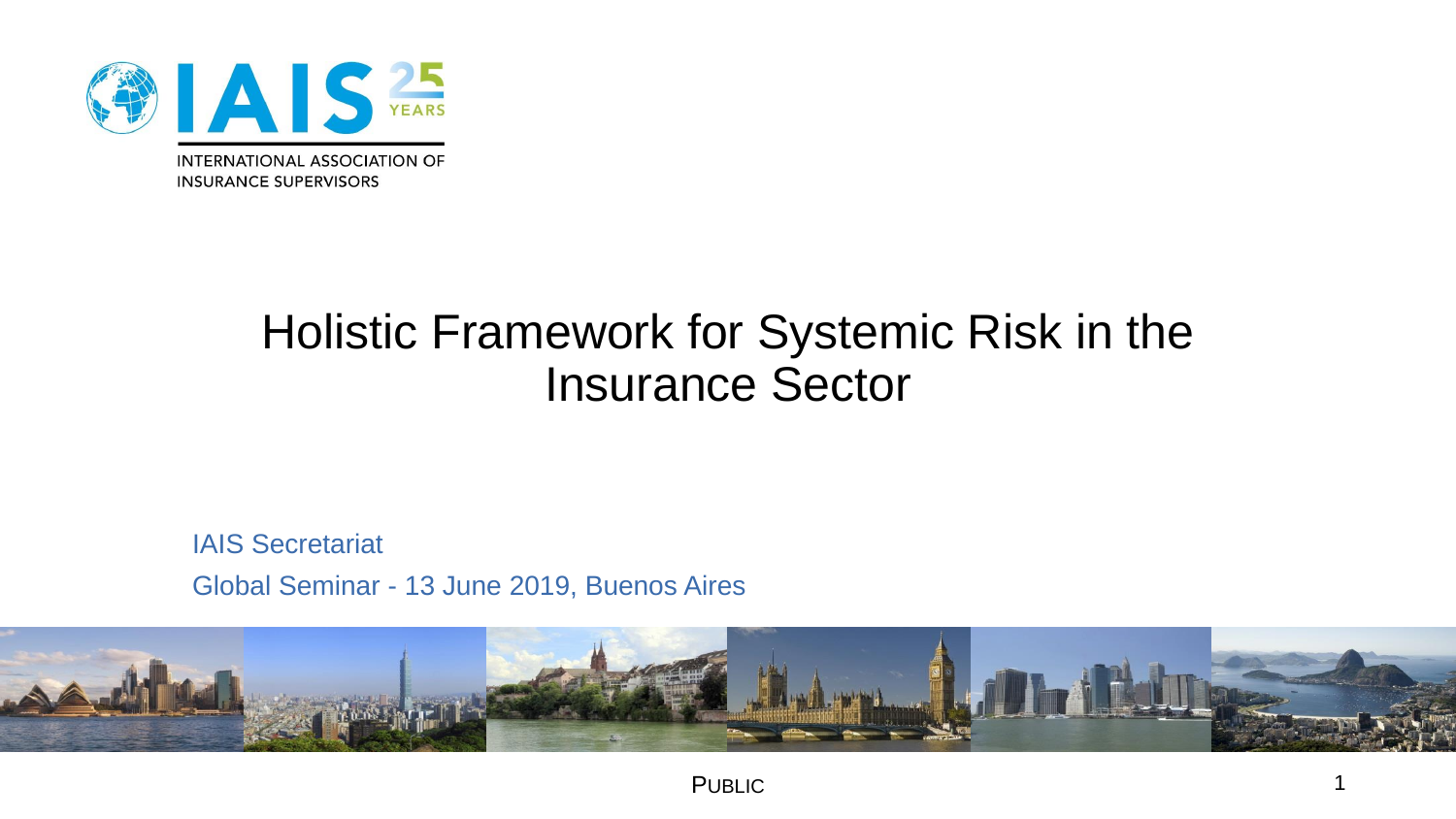# Development of the Holistic Framework

#### **Timeline**

| 2017                                                                                             |                                                                                         | 2018                              |                                                                                                                                                                                                                                                                                                                                                                                                                                                                                                                                                                                                                                                                                                                                                                                                                                                                                                                                                                                                                                                                                                                                                                                                                                                                                                                                                                                                                                                                                                                                                                                                                                                                                 | 2019                             |                                                                                                                                | 2020                                                                                             | 2022                                                                                                                                                                                                                           |                                                                                                               |
|--------------------------------------------------------------------------------------------------|-----------------------------------------------------------------------------------------|-----------------------------------|---------------------------------------------------------------------------------------------------------------------------------------------------------------------------------------------------------------------------------------------------------------------------------------------------------------------------------------------------------------------------------------------------------------------------------------------------------------------------------------------------------------------------------------------------------------------------------------------------------------------------------------------------------------------------------------------------------------------------------------------------------------------------------------------------------------------------------------------------------------------------------------------------------------------------------------------------------------------------------------------------------------------------------------------------------------------------------------------------------------------------------------------------------------------------------------------------------------------------------------------------------------------------------------------------------------------------------------------------------------------------------------------------------------------------------------------------------------------------------------------------------------------------------------------------------------------------------------------------------------------------------------------------------------------------------|----------------------------------|--------------------------------------------------------------------------------------------------------------------------------|--------------------------------------------------------------------------------------------------|--------------------------------------------------------------------------------------------------------------------------------------------------------------------------------------------------------------------------------|---------------------------------------------------------------------------------------------------------------|
| February:<br>Announcement of<br>the IAIS Systemic<br><b>Risk Assessment</b><br>& Policy Workplan | December:<br>Release of interim<br>public consultation<br>on Activity Based<br>Approach | February:<br>Stakeholder<br>event | November:<br>Release of public<br>consultation<br>document on the<br><b>Holistic Framework for</b><br>Systemic Risk in the<br><b>Insurance Sector</b>                                                                                                                                                                                                                                                                                                                                                                                                                                                                                                                                                                                                                                                                                                                                                                                                                                                                                                                                                                                                                                                                                                                                                                                                                                                                                                                                                                                                                                                                                                                           | January:<br>Stakeholder<br>event | Mid-June -><br>mid-August:<br>Public<br>consultation<br>revised ICPs<br>and<br>ComFrame<br>related to<br>Holistic<br>Framework | November:<br><b>Adoption of</b><br>the Holistic<br><b>Framework</b><br>by the IAIS<br><b>AGM</b> | Implementation<br>starts, including:<br>Global monitoring<br>exercise by the IAIS<br>Implementation of<br>revised ICPs and<br>ComFrame                                                                                         | November:<br>FSB review of the<br>holistic framework and<br>the role of an annual<br>identification of G-SIIs |
|                                                                                                  |                                                                                         |                                   | <b>@IAIS</b><br><b>Press Release</b><br>FOR IMMEDIATE RELEASE:<br>CONTACT: Stephen Hoggs<br>resday, 14 November 201<br>stephen.hogge@bis.or<br>IAIS Publishes Public Consultation Document on a Holistic<br>Framework for Systemic Risk in the Insurance Sector<br>Basel - The IAIS has today published for public consultation its areas<br>ation of systemic risk in the insurance sector. With this, the IAIS procoses<br>he its current approach to systemic risk by:<br>Recognising that systemic risk may arise from both the collective activities and exposures<br>Insurem at a sector-wide level as well as from the distress or disorderly failure of individual insurer<br>essing cross-sectoral aspects of systemic risk, by comparing the potential systemic ri<br>ming from the insurance sector with other parts of the financial system; and<br>- Moving away from a binary approach in which oertain additional policy measures are only agglied<br>to a relatively small group of insurers (the identified O-STIs), to an approach with a proportionate<br>application of an enhan<br>.<br>Besureert is a signification with IAIS Executive Committee stated: "The publication of this consultatio<br>Appropriately implemented, this holdsto framework will provide an enhanced bases for matalanistic<br>demic risk in the insurance sector<br>principals that hals amount the object consistent anotication of the framework for har<br>.<br>The holistic framework is slated for adoption in late 2019, with implementation beginning in 2020. Th<br>IAIS will further refine the proposed framework, taking account of the public consultation feedback. |                                  | $\bullet$<br>$\bullet$<br><b>IAIS</b><br>$\bullet$                                                                             | <b>KEY ELEMENTS:</b><br>An enhanced<br>measures<br>assessment of<br>supervisory material         | of<br>supervisory policy<br>set<br>A global monitoring exercise by the IAIS<br>Supervisory powers of intervention<br>Mechanisms that help ensure the global<br>consistent application of the framework<br>implementation<br>of |                                                                                                               |

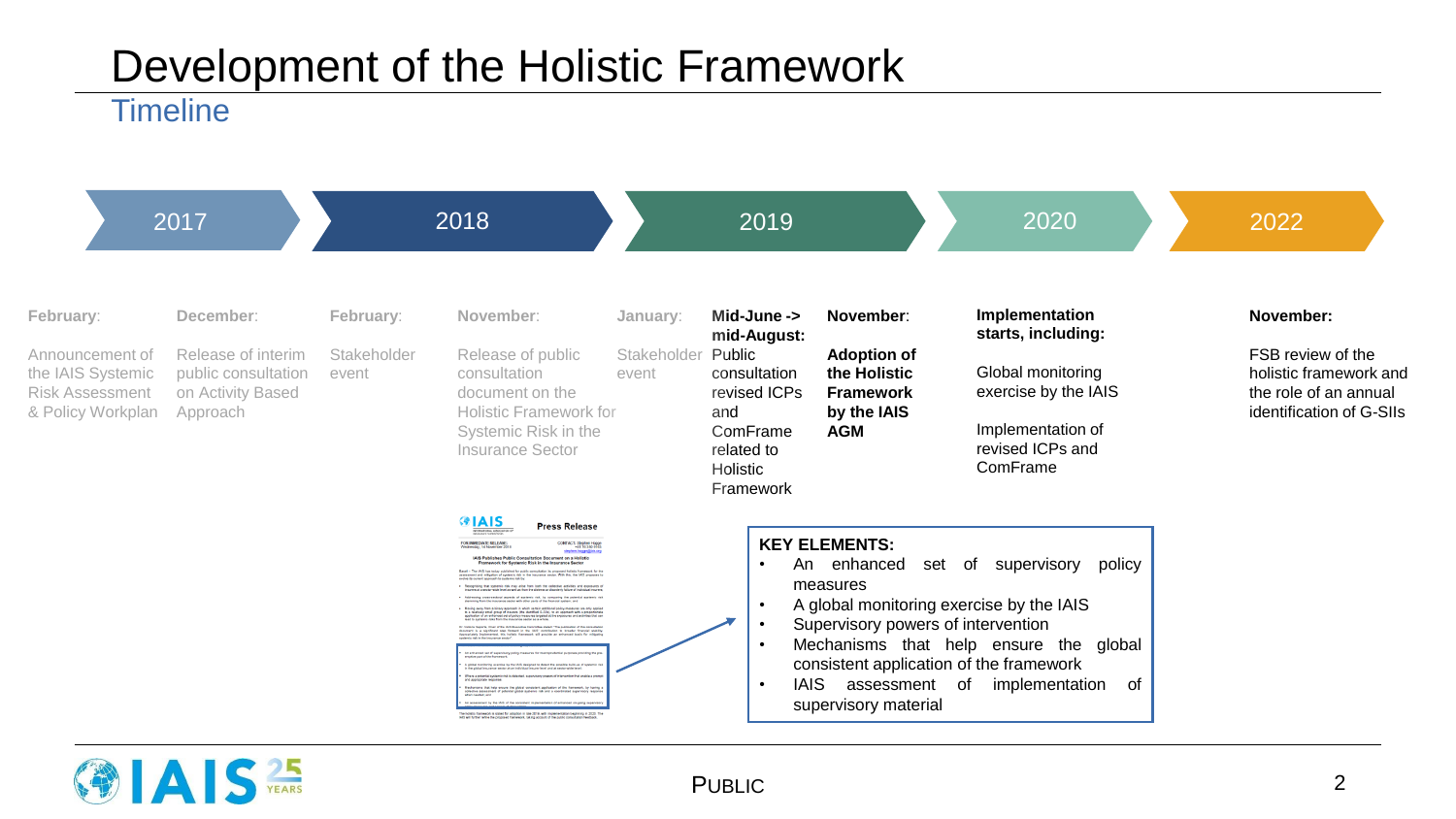## Supervisory material

Outcomes of the November 2018 public consultation

- Support for a proportionate application of policy measures targeted at potentially systemic activities and exposures to a broader portion of the insurance sector:
	- ERM requirements related to transmission channels: liquidity risk, macroeconomic exposure and counterparty exposure
	- Stressing the importance of principle of proportionality
	- Questions for clarification around scope of application

• Concerns about how to ensure that supervisors follow due process and apply existing safeguards for powers of intervention based on macroprudential grounds

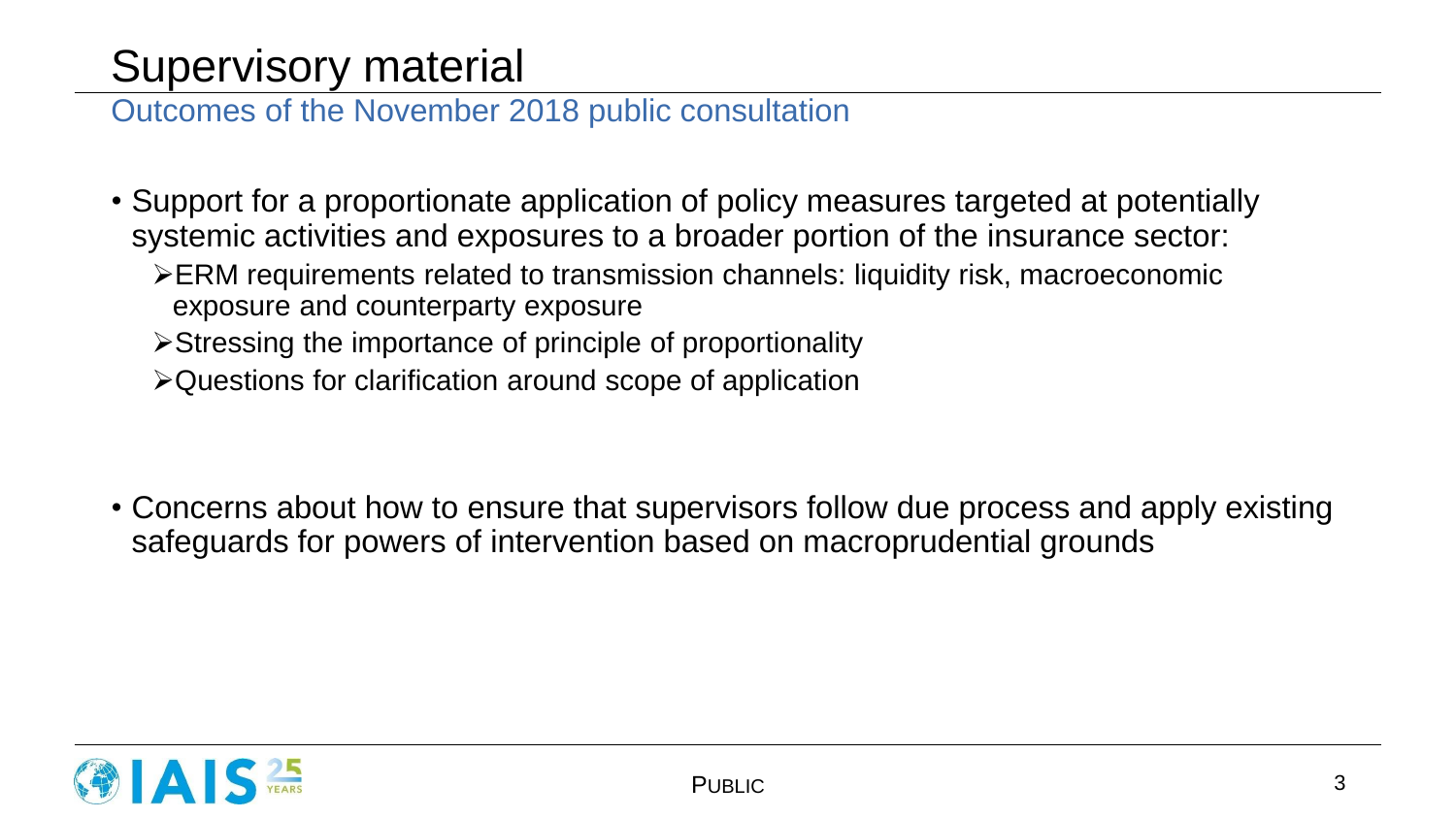## Supervisory material

Scope of the June 2019 public consultation

### **Enhancing the link of macroprudential monitoring to the supervisory framework:**

- ICP 9 and ComFrame (Supervisory Review and Reporting)
- ICP 24 (Macroprudential Supervision)

### **Supervisory requirements on insurers:**

- ICP 16 and ComFrame (Enterprise Risk Management for Solvency Purposes)
- ICP 20 (Public Disclosure)

### **Supervisory powers of intervention:**

• ICP 10 (Preventive Measures, Corrective Measures, and Sanctions)

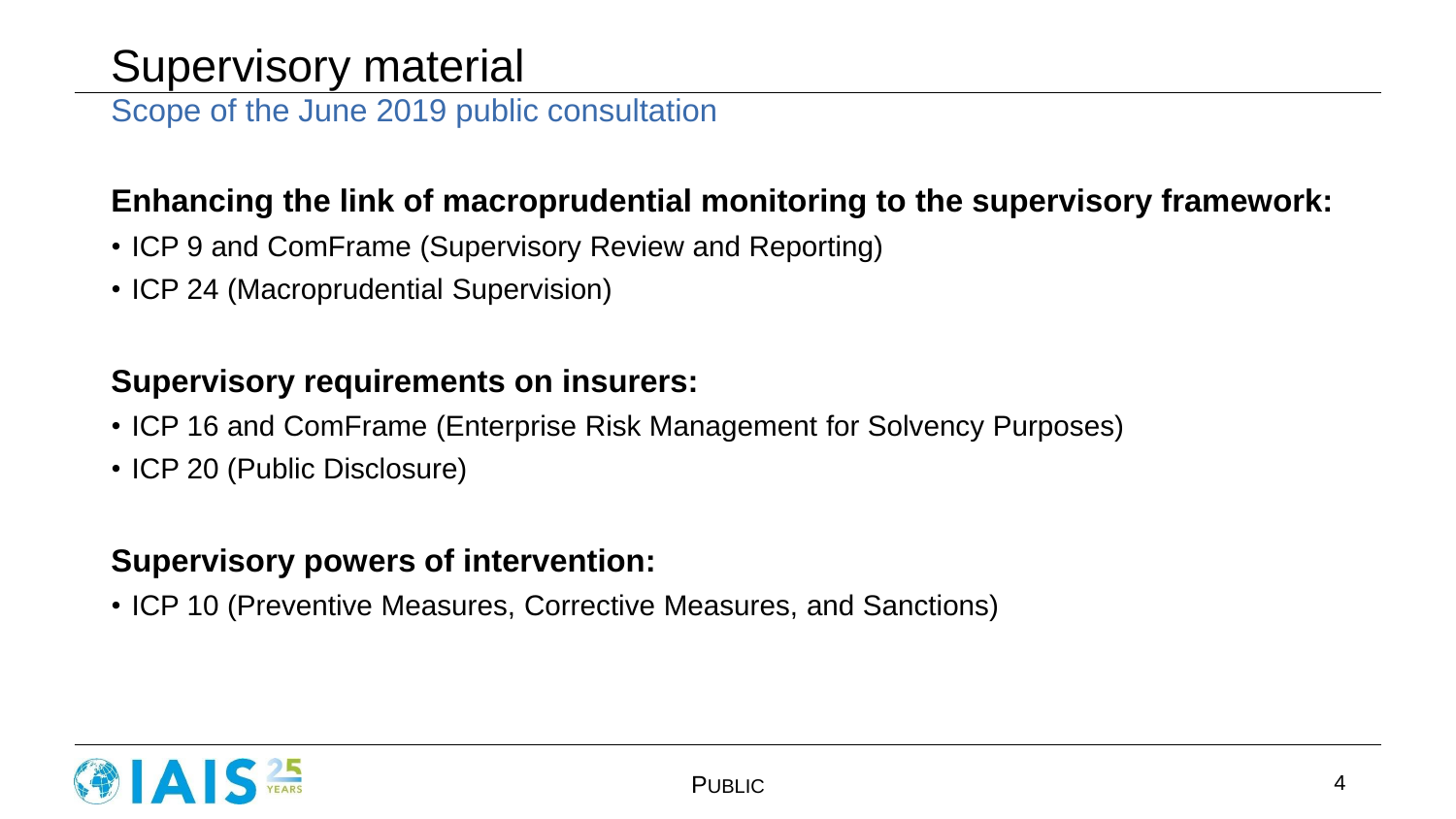# Supervisory material

Immediate next steps

• **Mid-June – mid-August**: Public consultation on draft revised supervisory material related to holistic framework

### • **Mid-June:**

- opublication of all consultation comments received on the November 2018 consultation document
- oPublication of a summary of main comments received and their resolution related to Section 3 (Supervisory policy measures)

• **2 July, 14.00 CEST:** Public background call

|                                                    |                                                                | INTERNATIONAL ASSOCIATION OF<br><b>INSURANCE SUPERVISORS</b>                                                                                                                                                                                                                                                                                                                                                                                                                                                                                                                                                                                                                                                                                                                                                                                          | <b>PUBLIC</b>                                                                                                                                                                                                                                                                                                                                                                                                                                                                                                                                                                                                                                                                                                                                                           |  |  |
|----------------------------------------------------|----------------------------------------------------------------|-------------------------------------------------------------------------------------------------------------------------------------------------------------------------------------------------------------------------------------------------------------------------------------------------------------------------------------------------------------------------------------------------------------------------------------------------------------------------------------------------------------------------------------------------------------------------------------------------------------------------------------------------------------------------------------------------------------------------------------------------------------------------------------------------------------------------------------------------------|-------------------------------------------------------------------------------------------------------------------------------------------------------------------------------------------------------------------------------------------------------------------------------------------------------------------------------------------------------------------------------------------------------------------------------------------------------------------------------------------------------------------------------------------------------------------------------------------------------------------------------------------------------------------------------------------------------------------------------------------------------------------------|--|--|
| tation on<br>d to holistic                         | <b>Revisions to the IAIS supervisory</b><br>material (redline) |                                                                                                                                                                                                                                                                                                                                                                                                                                                                                                                                                                                                                                                                                                                                                                                                                                                       |                                                                                                                                                                                                                                                                                                                                                                                                                                                                                                                                                                                                                                                                                                                                                                         |  |  |
|                                                    |                                                                | <b>XX June 2019</b>                                                                                                                                                                                                                                                                                                                                                                                                                                                                                                                                                                                                                                                                                                                                                                                                                                   |                                                                                                                                                                                                                                                                                                                                                                                                                                                                                                                                                                                                                                                                                                                                                                         |  |  |
|                                                    |                                                                | Revisions related to the holistic framework development are in red, and<br>other revisions are in orange.                                                                                                                                                                                                                                                                                                                                                                                                                                                                                                                                                                                                                                                                                                                                             |                                                                                                                                                                                                                                                                                                                                                                                                                                                                                                                                                                                                                                                                                                                                                                         |  |  |
| received on<br>ent<br>ents received<br>Supervisory | Introduction                                                   | INTERNATIONAL ASSOCIATION OF<br><b>INSURANCE SUPERVISORS</b><br>Summary of main comments received on Section 3 (Supervisory Policy Measures) of the consultation<br>document Holistic Framework for Systemic Risk in the Insurance Sector and their resolution<br>The IAIS received numerous comments from both Members and Stakeholders that provided valuable input for further improvements to the<br>draft revisions to the supervisory material<br>With this document the IAIS provides responses to the main comments received on Section 3 (Supervisory Policy Measures) of the November<br>2018 consultation document Holistic Framework for Systemic Risk in the Insurance Sector and their resolution, with the aim to provide<br>background on the draft revisions to the ICPs and ComFrame that are now presented for public consultation | <b>PUBLIC</b>                                                                                                                                                                                                                                                                                                                                                                                                                                                                                                                                                                                                                                                                                                                                                           |  |  |
|                                                    | Reference<br><b>Macro prudential</b><br>surveillance           | <b>Summary of comments received</b><br>In some responses, it appears that there might have been some confusion on the ultimate addressee of ICP 24, whether it is the<br>supervisor or the insurance sector. Also there appeared to be some confusion about the role of the IAIS, where some<br>stakeholders were concerned about additional data collections by<br>the IAIS.<br>There was a suggestion by some stakeholders to use ORSA as<br>the basis for the supervisor's assessment                                                                                                                                                                                                                                                                                                                                                              | <b>IAIS</b> response<br>The ICP 24 is addressed at the supervisor, not the insurers, For<br>instance, when discussing stress testing, it refers to stress testing<br>activities by the supervisor, not the insurer as part of its ERM.<br>Another example, when discussing data collection, it refers to data<br>collection by the supervisor within its jurisdiction. It does not refer<br>to data collection by the IAIS.<br>The ORSA serves a different purpose, which is for the insurer to<br>have better insight in its own risks and solvency, as part of<br>enterprise risk management. ORSAs also vary from insurer to<br>insurer, so they may not provide the necessary information for a<br>supervisor's macroprudential surveillance. Having said that, the |  |  |
| call                                               |                                                                | INTERNATIONAL ASSOCIATION OF<br>INSURANCE SUPERVISORS                                                                                                                                                                                                                                                                                                                                                                                                                                                                                                                                                                                                                                                                                                                                                                                                 | Public                                                                                                                                                                                                                                                                                                                                                                                                                                                                                                                                                                                                                                                                                                                                                                  |  |  |
|                                                    |                                                                | Public consultation comments received on Holistic Framework for<br><b>Systemic Risk in the Insurance Sector</b>                                                                                                                                                                                                                                                                                                                                                                                                                                                                                                                                                                                                                                                                                                                                       |                                                                                                                                                                                                                                                                                                                                                                                                                                                                                                                                                                                                                                                                                                                                                                         |  |  |
| <b>PUBLIC</b>                                      |                                                                | 14-Nov-18 to 30-Jan-19                                                                                                                                                                                                                                                                                                                                                                                                                                                                                                                                                                                                                                                                                                                                                                                                                                |                                                                                                                                                                                                                                                                                                                                                                                                                                                                                                                                                                                                                                                                                                                                                                         |  |  |

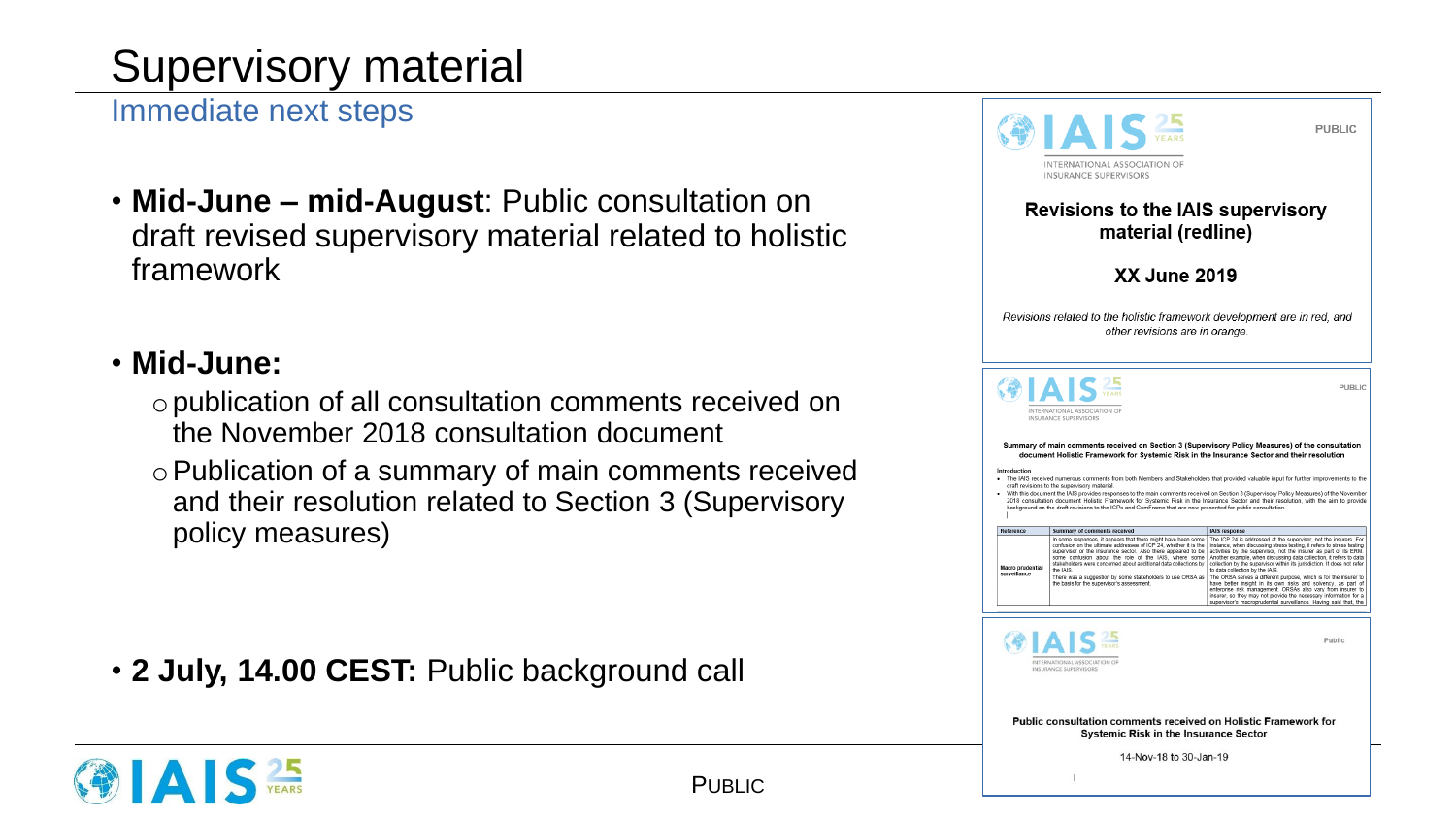## Global monitoring exercise

Outcomes from the November 2018 public consultation

- General support for the IAIS recommendation to suspend G-SII identification process
- Requests for more clarity on the modalities of the global monitoring exercise
- Support for sector-wide assessment, but also concern about additional burden: advocacy for leveraging existing data collections and supervisory returns
- No intention to use the ICS

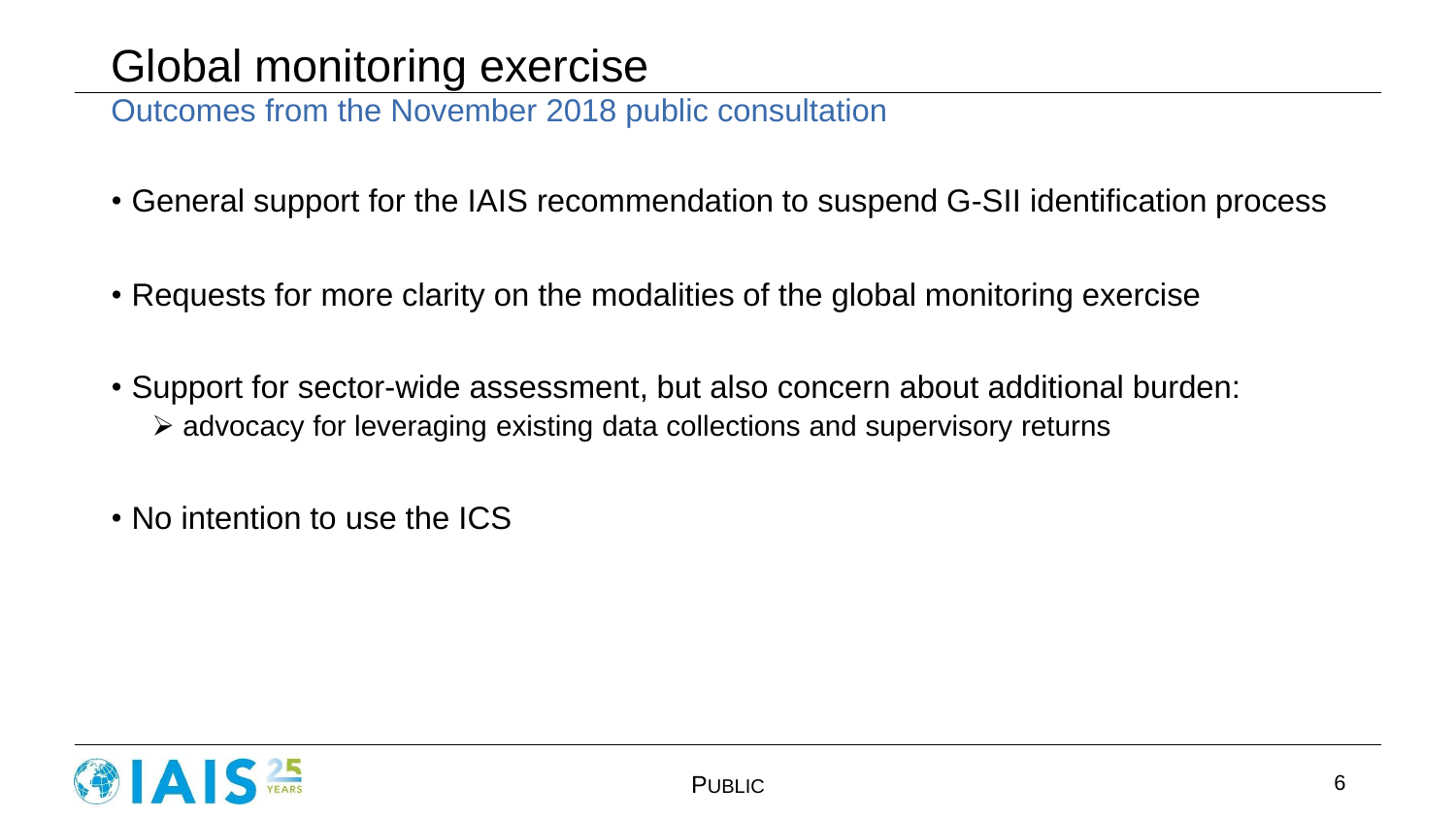Designed to detect the possible build-up of systemic risk in the global insurance sector

- Data collection and analysis:  $\circ$ Individual insurers oSector-wide monitoring
- Forward looking, collective IAIS discussion on the assessment of risk and supervisory response
- Annual reporting to participating insurers and jurisdictions, the FSB and the general public

| vulnerabilities       |
|-----------------------|
| <b>Liquidity risk</b> |
| Interconnectedness    |
| Macroeconomic         |
| exposure              |
| Counterparty          |
| exposure              |
| Substitutability      |
| Other                 |